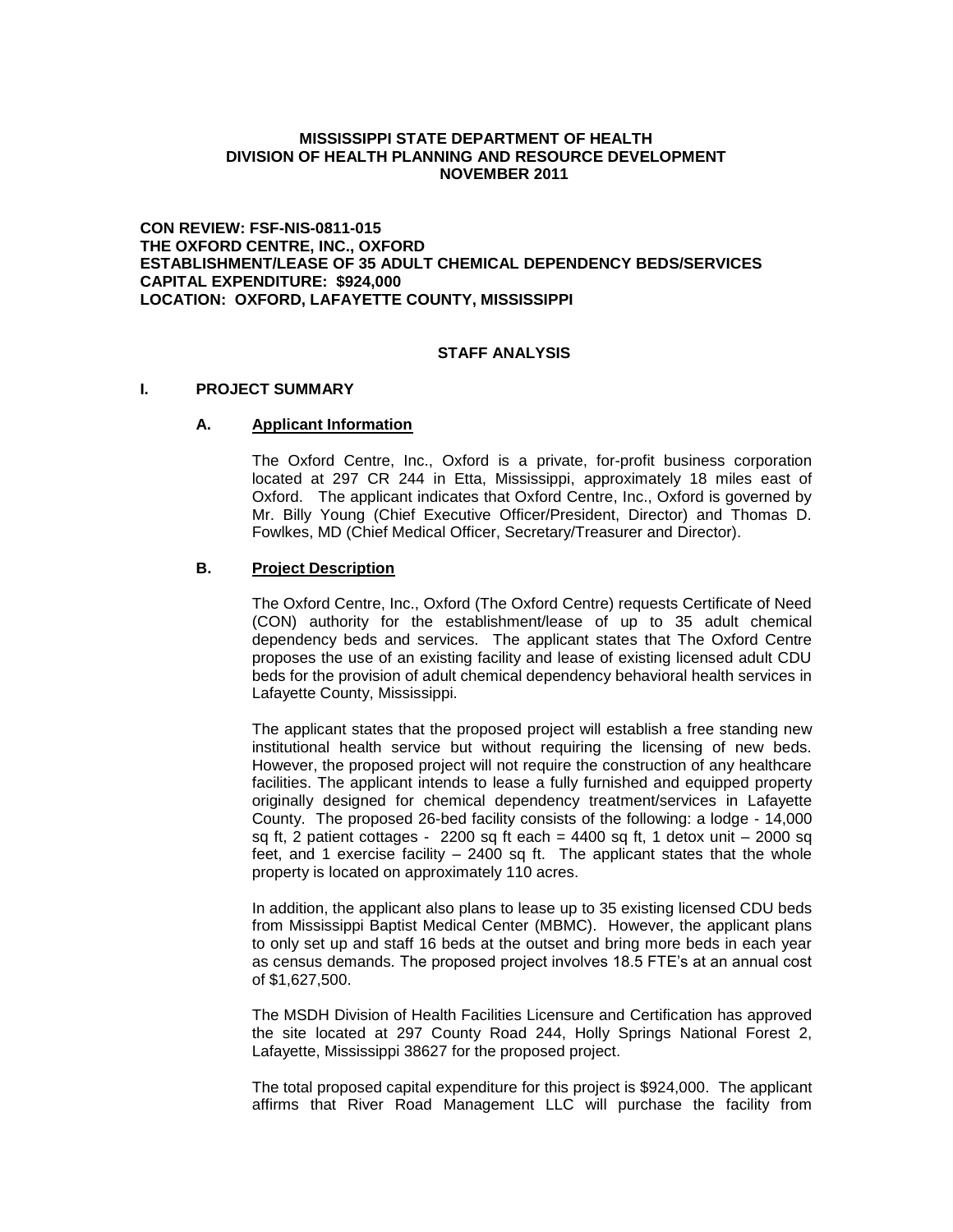(011/11) FSF-NIS-0811-015 The Oxford Centre, Inc., Oxford Establishment/Lease of 35 Adult Chemical Dependency Bed/Services Page 2 of 14

Merchants & Farmers Bank for \$640,000 as shown in the capital expenditure summary. Therefore, The Oxford Centre intends to lease the proposed facility from River Road Management LLC at a cost of \$7,500 per month; 7 year term; triple net lease. The applicant states that The Oxford Centre's total operating capital for the proposed project is \$166,140. The applicant suggests that the proposed project will be financed with a loan from Mrs. Ruth Stigler. The application contained a letter of commitment to finance the operating capital of \$166,140 for the Oxford Centre at a term of 11 years with an 8% interest rate.

If the proposed project is CON approved, the applicant asserts that the project shall commence within 30 days of approval with completion within 180 days thereafter.

## **II. TYPE OF REVIEW REQUIRED**

This project is reviewed in accordance with Section 41-7-191 (1)(a), (d)(v), (e),(i), and (j) Mississippi Code of 1972, Annotated, as amended, and duly adopted rules, procedures, plans, criteria, and standards of the Mississippi State Department of Health.

In accordance with Section 41-7-197(2), of the Mississippi Code 1972, Annotated, as amended, any affected person may request a public hearing on this project within 20 days of publication of the staff analysis. The opportunity to request a hearing expires on November 15, 2011.

# **III. CONFORMANCE WITH THE STATE HEALTH PLAN AND OTHER ADOPTED CRITERIA AND STANDARDS**

#### **A. State Health Plan (SHP)**

The *FY 2011 State Health Plan* contains policy statements, criteria and standards which an applicant is required to meet prior to offering or adding adult chemical dependency beds. This application is in substantial compliance with applicable criteria and standards.

#### **Policy Statement Regarding Certificate of Need Applications for Acute Psychiatric, Chemical Dependency, and Psychiatric Residential Treatment Facility Beds/Services**

**Policy Statement 1:** The applicant affirms that it will provide a reasonable amount of indigent care.

**Policy Statement 6:** The applicant affirms that the proposed facility will separate males and females age 17 and over for living purposes.

**Policy Statement 7:** The *FY 2011 State Health Plan* will allow deviations of up to 25 percent of the total licensed beds as "swing-beds" to accommodate patients having diagnoses of both psychiatric and substance abuse disorders, provided the applicant demonstrates that the "swing bed" program meets all applicable licensure and certification regulations for each service offered.

The applicant proposes to lease up to 35 dual diagnosis beds from MS Baptist Medical Center. However, it must be noted that the Department does not license beds as dual diagnosis. The beds are licensed either as chemical dependency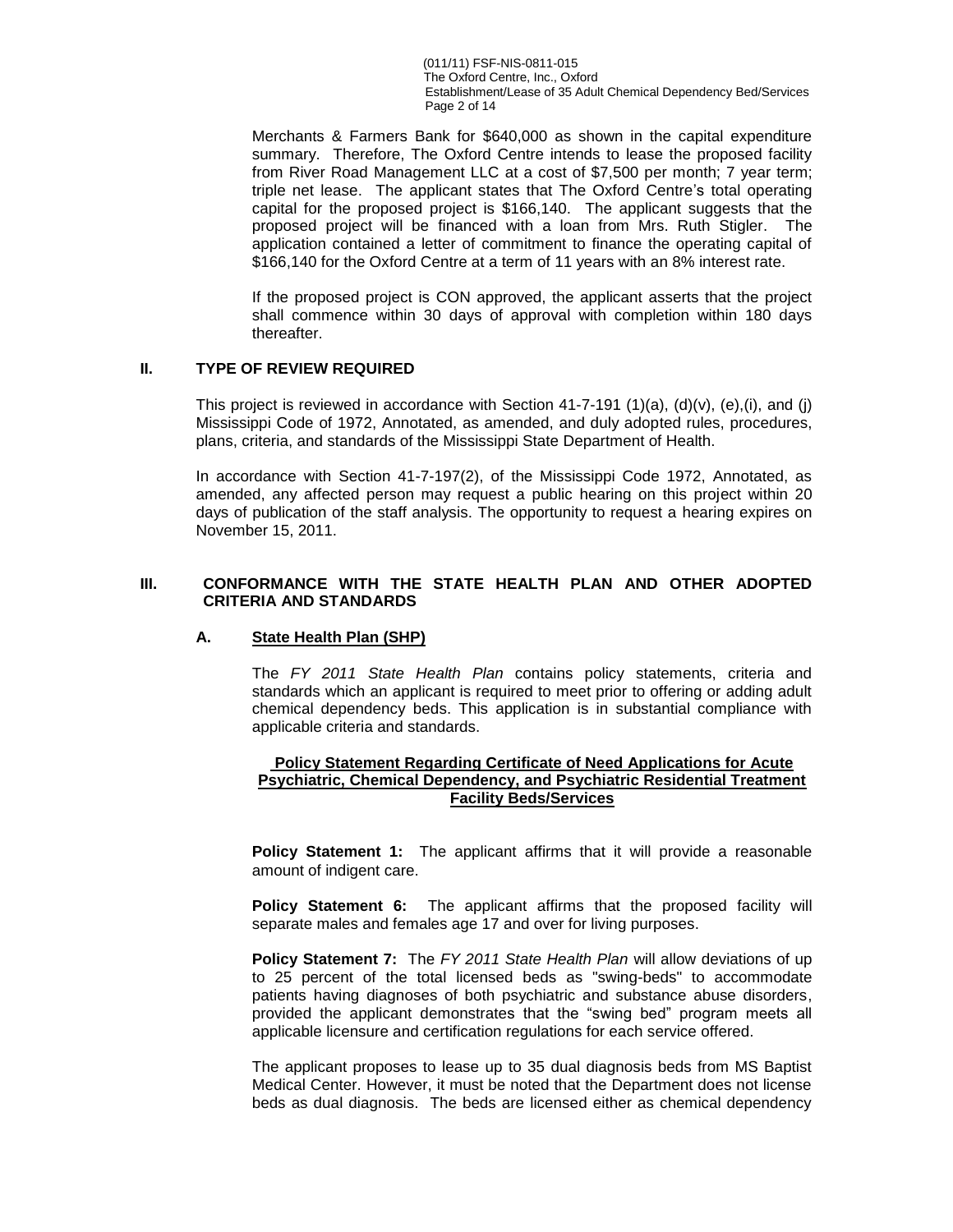(011/11) FSF-NIS-0811-015 The Oxford Centre, Inc., Oxford Establishment/Lease of 35 Adult Chemical Dependency Bed/Services Page 3 of 14

or psychiatric beds. The applicant also proposes to set up and staff only 16 beds initially; therefore it may be permitted to operate up to 4 "swing beds", provided it meets licensure and certification standards for both psychiatric and chemical dependency services.

### **General Criteria and Standards for Psychiatric, Chemical Dependency and Psychiatric Residential Treatment Facilities**

#### **1. Need Criterion:**

**106.02 (1a) New/Existing Acute Psychiatric, Chemical Dependency, and/or Psychiatric Residential Treatment Facility Beds/Services**: The applicant shall document a need for acute psychiatric, chemical dependency, and/or psychiatric residential treatment facility beds using the appropriate bed need methodology as presented in this section under the service specific criteria and standards.

The FY 2011 projected bed need for adult chemical dependency beds is based on .14 beds per 1,000 population. Utilizing this methodology, the *Plan* indicates that the state has a need of 21 adult chemical dependency beds. Yet, the applicant indicates that there are currently 112 licensed adult CDU beds of the Plan's statewide inventory of 292 that are not in use (See Attachment 3).

The Oxford Centre intends to lease a fully furnished and equipped property originally designed for chemical dependency treatment/services in Lafayette County from River Road Management LLC. The applicant also plans to lease up to 35 existing licensed CDU beds from Mississippi Baptist Medical Center.

The applicant states that it will lease existing licensed CDU beds, despite the fact that the *FY 2011 Plan* indicates a need for 21 adult CDU beds in the state; however, the applicant states that currently there are approximately 112 existing licensed CDU beds that are not being utilized.

The applicant states that the utilization of CDU beds that are already licensed, but underutilized, rather than applying to put into service new beds called for in the *FY 2011 State Health Plan* facilitates effective and practical use of the scarce healthcare resources of Mississippi.

The applicant also sees the practicality of obtaining vacant facilities which were built years ago with CDU services in mind, rather than building a new CDU facility in North Mississippi.

The applicant states that presently there are no licensed treatment beds in Northeast Mississippi providing detox and extended residential treatment services for chemical dependency while also having the capability and resources to address individuals struggling with dual diagnosis issues.

As stated above, Policy Statement 7 indicates that the applicant may be permitted up to four "swing beds" for a 16-bed facility or up to seven "swing beds" for a 26-bed facility (up to 25% of licensed bed capacity) provided that the applicant meets the requirements for both psychiatric and chemical dependency services.

The closest facilities in Mississippi offering adult CDU services are at North Mississippi Medical Center in Tupelo (approximately 46.56 miles from the proposed project), Tri Lakes Medical Center in Batesville (approximately 44.02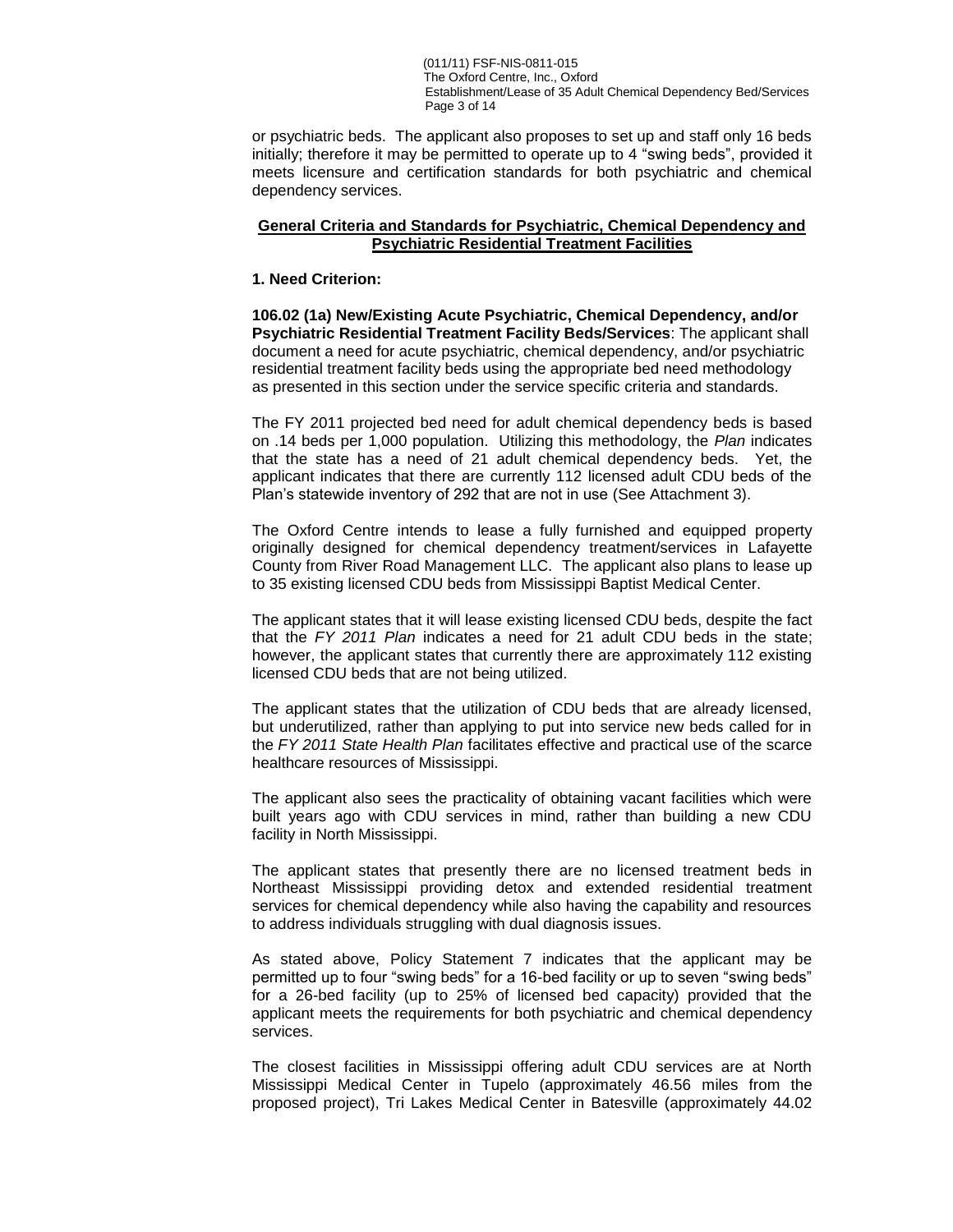(011/11) FSF-NIS-0811-015 The Oxford Centre, Inc., Oxford Establishment/Lease of 35 Adult Chemical Dependency Bed/Services Page 4 of 14

miles from the proposed project) and Parkwood Behavioral Health System in DeSoto County (approximately 62.99 miles from the proposed project). Only Parkwood, which is the most distant facility, is a freestanding CDU facility licensed to operate 14 adult CDU beds according to the *State Health Plan*.

#### **SHP General Criterion 2 – Information Requirement**

The applicant affirms that it will record and maintain information required by this criterion and make it available to the Department within 15 days of such request.

#### **SHP General Criteria 3 – Memorandums of Understanding**

The application contained a signed memorandum of understanding with Region IV Mental Health Center, pertaining to the referral and admission of charity and medically indigent patients.

#### **SHP General Criteria 4 – Letters of Comment**

The application contained three signed letters of support.

#### **SHP General Criterion 5 – Policy of Exclusion**

The applicant affirms that within the scope of its available services, neither the facility nor its participating staff will have policies or procedures which would exclude patients because of race, color, age, sex, ethnicity, or ability to pay.

#### **Service Specific (SS) Criteria and Standards for Chemical Dependency Beds for Adults**

#### **SHP SS Criterion 1 – Need**

The *State Health Plan FY 2011* projected bed need for adult chemical dependency beds is based on .14 beds per 1,000 population. Utilizing this methodology, the *Plan* indicates that the state has a need of 21 adult chemical dependency beds.

#### **SHP SS Criterion 2 – Facility Size**

The Oxford Centre intends to lease a fully furnished and equipped property originally designed for chemical dependency treatment/services in Lafayette County from River Road Management LLC. The proposed 26-bed facility consists of the following: a lodge - 14,000 sq ft; 2 patient cottages - 2200 sq ft each = 4400 sq ft; 1 detox unit  $-$  2000 sq feet; and 1 exercise facility  $-$  2400 sq ft. The applicant states that the whole property is located on approximately 110 acres.

The applicant further plans to lease up to 35 existing licensed CDU beds from Mississippi Baptist Medical Center. However, the applicant plans to only set up and staff 16 beds at the outset and bring more beds in each year as census demands.

#### **SHP SS Criterion 3 – Aftercare/Follow-Up Services**

The applicant states that the proposed project is expressly designed to provide comprehensive, integrated continuum of treatment services thereby filling a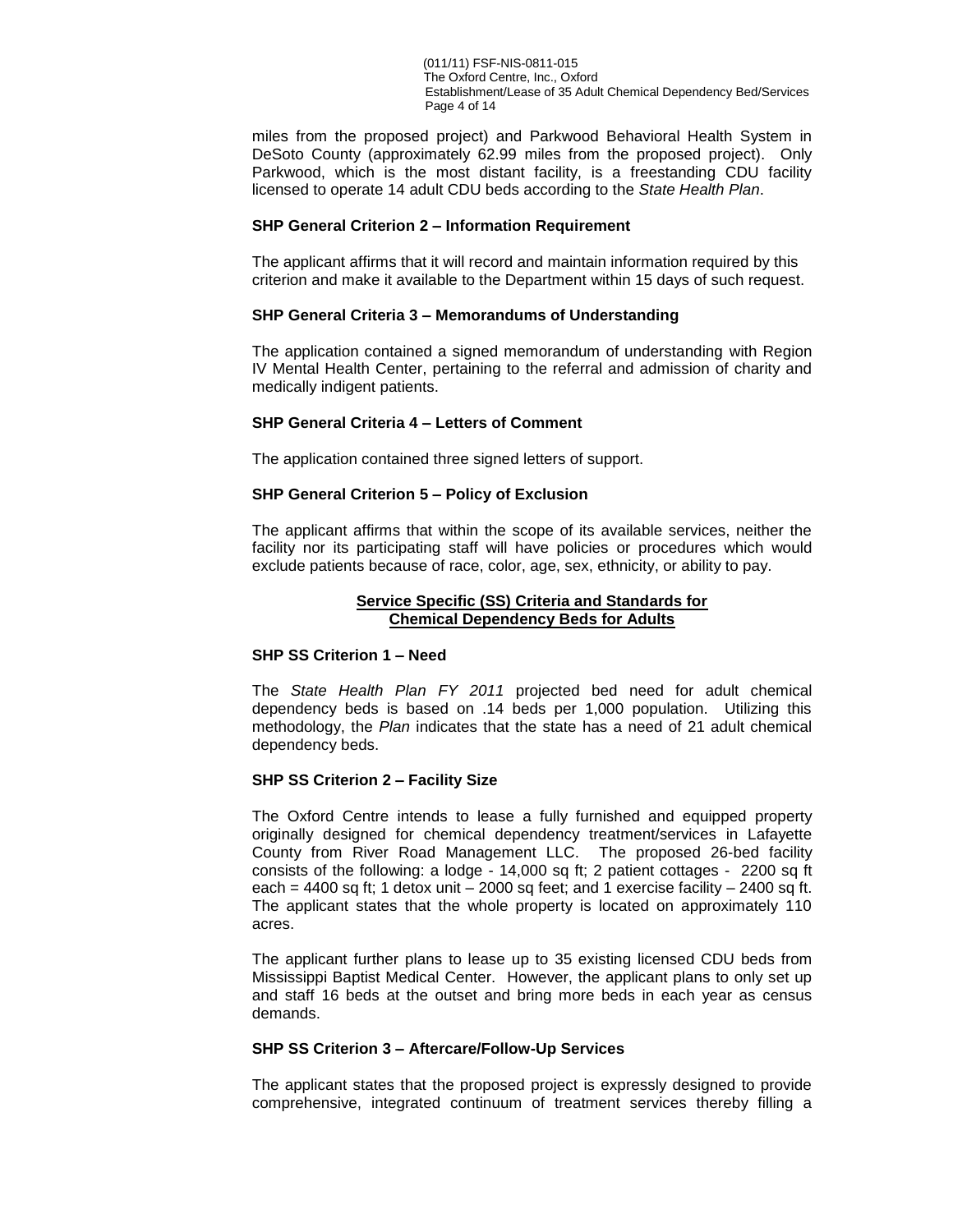service gap in the Northeast Mississippi area. The facility will provide medical detoxification and stabilization, residential treatment, sober living and intensive outpatient and appropriate follow-up services/after care support directly but may provide certain of such services through contractual arrangements with existing providers of these services if and when such contracted services are found to be more economical and/or more therapeutically efficacious. The applicant states that these services are vital to the successful treatment and recovery if the addicted/dual diagnosis patient is an uninterrupted treatment stay within the same therapeutic milieu.

The applicant references findings of a five year research commissioned by the American Society of Addiction Medicine and National Association of Addiction Treatment Providers on treatment effectiveness. The study revealed that less than 35% of patients completing a detox program successfully transferred to an outside residential facility.

The experience of the principals of the applicant and their investigation of the operating experiences of other facilities in the state and around the nation indicate that access to a full continuum of treatment as described above is necessary for both the clinical efficacy and the economic viability of the proposed project.

### **SHP SS Criterion 4 – Client Specification**

The Oxford Centre proposes to offer services to the 18 and older population only. According to the applicant, all patients in the service area, including Medicaid recipients, charity/medically indigent patients, racial and ethnic minorities, women, handicapped persons, and the elderly, will have access to the services of the facility.

### **B. General Review (GR) Criteria**

Chapter 8 of the *Mississippi Certificate of Need Review Manual, May 1, 2010 Revision,* addresses general criteria by which all CON applications are reviewed. This application is in substantial compliance with general review criteria.

### **GR Criterion 1 –** *State Health Plan*

This project has been reviewed for compliance with the *2011 State Health Plan*.

### **GR Criterion 2 – Long Range Plan**

According to the applicant, The Oxford Centre intends to provide comprehensive, integrated continuum of treatment services in the Northeast Mississippi area. The facility will provide medical detoxification and stabilization, residential treatment; sober living and intensive outpatient and appropriate follow-up services/after care support.

The applicant affirms that the proposed project is the initial phase of The Oxford Centre's long range plan and is not only consistent with that plan, but essential thereto.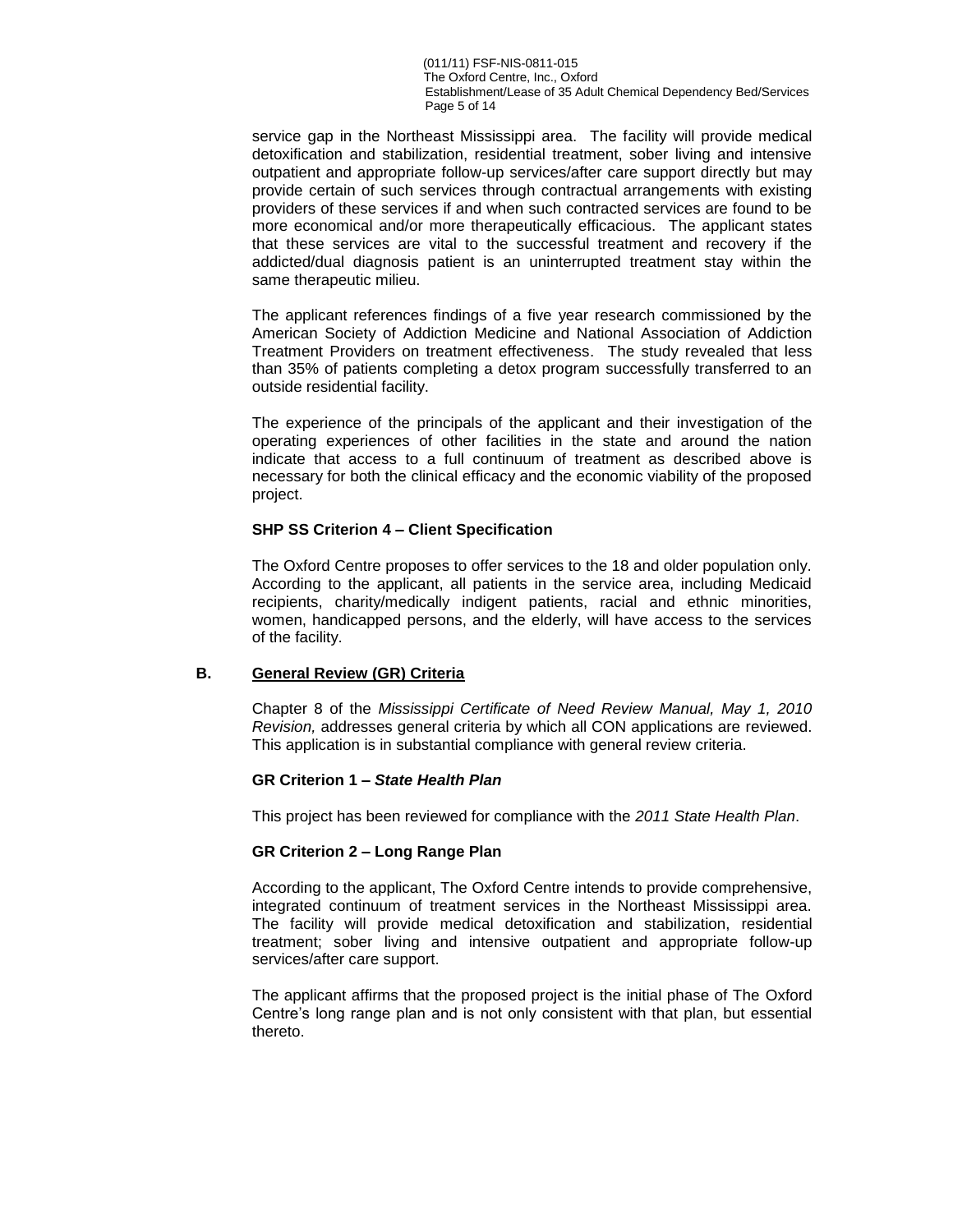# **GR Criterion 3 – Availability of Alternatives**

The applicant considered the following options in the development of this proposal:

- $\triangleright$  Maintain the status quo and do nothing The Oxford Centre states that to maintain the status quo would be to ignore the needs of the community and not respond to changes in the health care environment. Access to these services by individuals in the proposed service area would continue to be hindered.
- $\triangleright$  Build a new Facility The applicant believes that the building of a new facility wasn't a feasible option. Furthermore, the applicant sees the practicality of obtaining vacant facilities which were built years ago with CDU services in mind, rather than building a new CDU facility in North Mississippi.
- Apply for new beds The applicant affirms that the *FY 2011 Plan* indicates a need for 21 adult CDU beds in the state however the applicant states that currently there are approximately 112 existing licensed CDU beds that are not being utilized. Therefore, applying for new beds would be a duplication of services.
- $\triangleright$  Lease existing unused beds The applicant states that the utilization of CDU beds that are already licensed, but underutilized, rather than applying to put into service new beds called for in the *FY 2011 State Health Plan* facilitates effective and practical use of the scarce healthcare resources of Mississippi.

The Oxford Centre suggests that the proposed project is the most efficient and cost-effective method of meeting the needs of the patients in Northeast Mississippi.

### **GR Criterion 4 – Economic Viability**

- **a. Proposed Charge:** The applicant projects charges of \$939 per inpatient day for years 1-3 of operation for the proposed project.
- **b. Projected Levels of Utilization:** The applicant projects inpatient utilization percentage for year one to be 75.61% (4416 inpatient days/5840 total potential patient days based on 16 beds set up and staffed); 61.107% for year two (5796 inpatient days/9490 total potential patient days based on 26 beds set up and staffed) and 56.17% for year three (7176 inpatient days/12,775 total potential patient days based on 35 beds set up and staffed). It is noted, however, that the facility can only accommodate up to 26 beds.

The applicant suggests that the projected levels of utilization for the facility are reasonably consistent with those experienced by other similar facilities in the state and region. The applicant indicates that due to the facility providing a comprehensive continuum of care and the ever increasing need for opiate dependency treatment, which the Oxford Centre is uniquely suited to provide, it is anticipated that utilization of services will significantly increase once the Centre opens.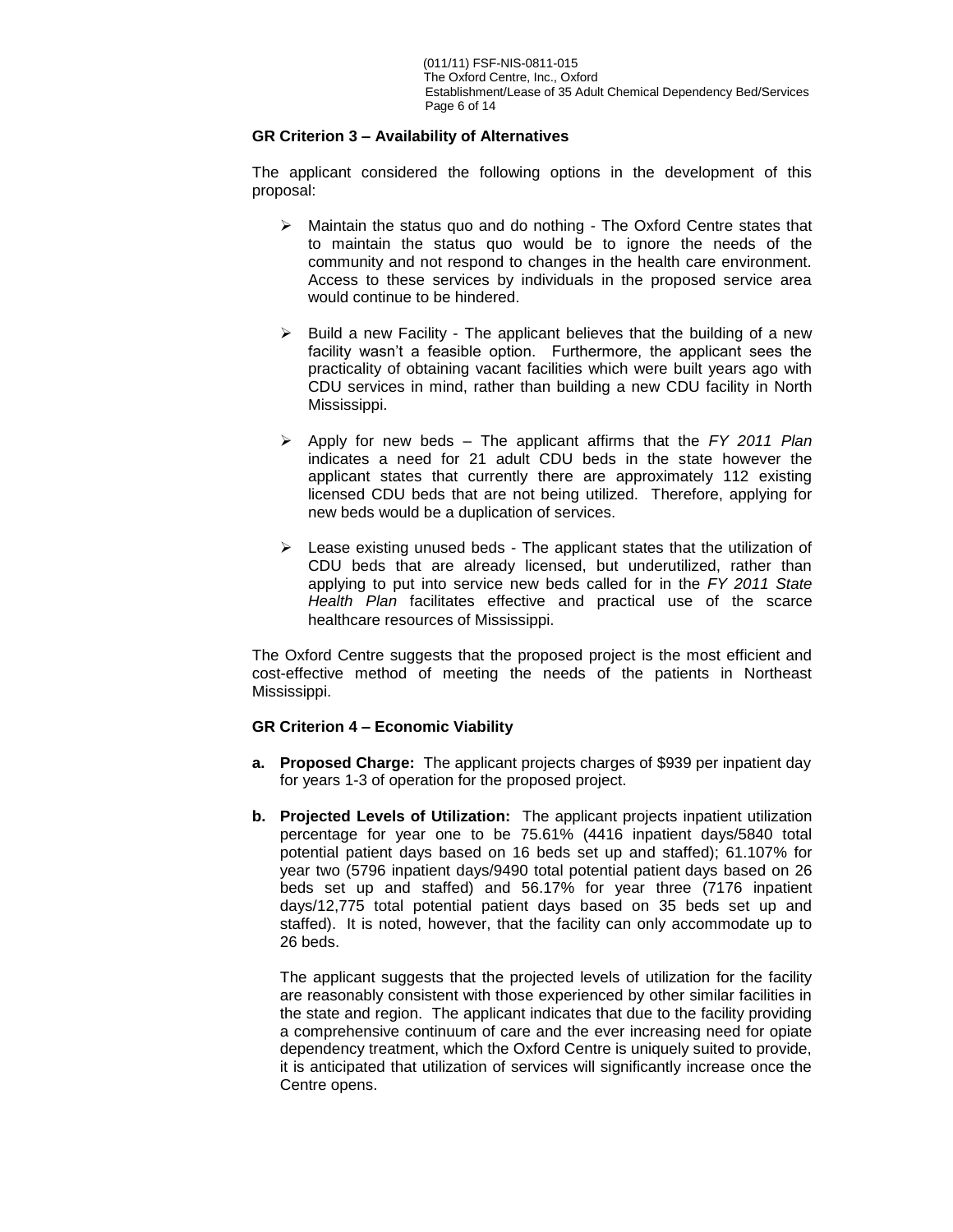(011/11) FSF-NIS-0811-015 The Oxford Centre, Inc., Oxford Establishment/Lease of 35 Adult Chemical Dependency Bed/Services Page 7 of 14

c. **Project's Financial Feasibility Study:** The capital expenditure for the proposed project is below \$2,000,000. However, the applicant provided a letter from J. William Williams (The Oxford Centre's financial consultant) and Chris Jagoditz (CFO, UHS Cumberland Hall Hospital) attesting the financial feasibility of the proposed project.

### **GR Criterion 5 – Need for Project**

- **a. Access by Population Served**: The applicant affirms that all residents of the service area, in particular low income persons, racial and ethnic minorities, women, handicapped persons, and the elderly, will have access to the facility.
- **b. Relocation of Services**: The applicant states that while this project technically involves the relocation of a service from MBMC, MBMC previously discontinued actively offering CDU services and the patient population formerly served thereby is now served by other facilities/services primarily locally. The applicant further states that the need for CDU services in Northeast Mississippi and the greater Memphis area is immense and will be aptly served by the proposed project. Additionally, The Oxford Centre has actively sought to provide services to patients at MBMC.
- **c. Probable Effect on Existing Facilities in the Area**: As previously stated above, the applicant suggests that the proposed project will compliment rather than have an adverse effect on existing facilities providing similar services in the state as The Oxford Centre's primary treatment modality is to provide a highly structured residential treatment milieu. Presently there are no licensed treatment beds in Northeast Mississippi providing detox and extended residential treatment services for chemical dependency while also having the capability and resources to address individuals struggling with dual diagnosis issues.

The closest facilities in Mississippi offering adult CDU services are at North Mississippi Medical Center in Tupelo (approximately 46.56 miles from the proposed project), Tri Lakes Medical Center in Batesville (approximately 44.02 miles from the proposed project) and Parkwood Behavioral Health System in DeSoto County (approximately 62.99 miles from the proposed project). Only Parkwood, which is the most distant facility, is a freestanding CDU facility licensed to operate 14 adult CDU beds according to the *State Health Plan*.

**d. Community Reaction:** The application contained 3 letters of support for the proposed project. Alliance Health Partners, LLC d/b/a Tri-Lakes Medical Center submitted a comment letter opposing the proposed project.

#### **GR Criterion 6 – Access to the Facility or Service**

According to the applicant, all patients in the service area, including Medicaid recipients, charity/medically indigent patients, racial and ethnic minorities, women, handicapped persons, and the elderly, will have access to the services of the facility.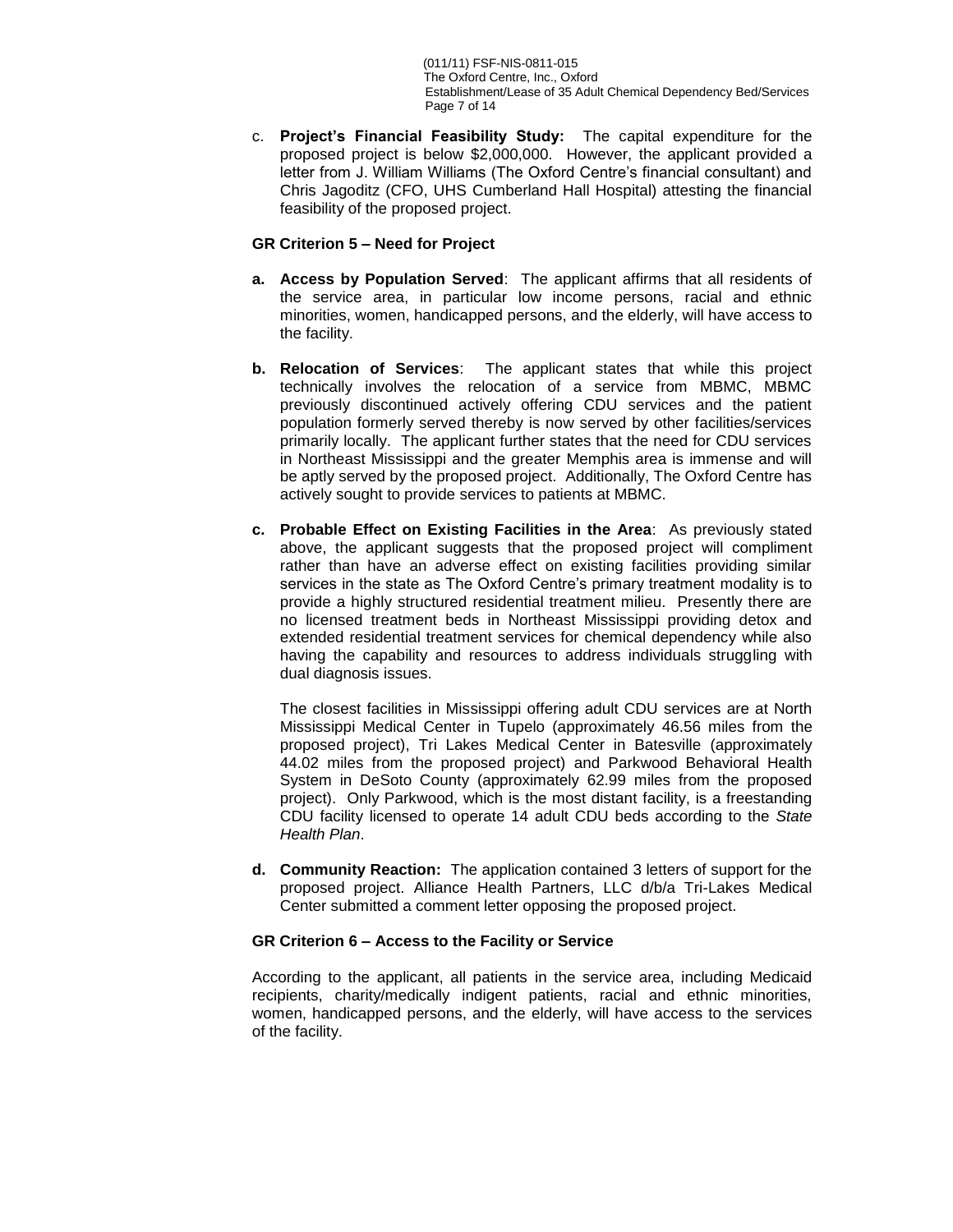(011/11) FSF-NIS-0811-015 The Oxford Centre, Inc., Oxford Establishment/Lease of 35 Adult Chemical Dependency Bed/Services Page 8 of 14

The following table shows the projected gross patient revenues of health care provided to charity/medically indigent patients for years one and two for the proposed project:

| Projected<br>Year | <b>Total Dollar Amount</b><br>Οf<br><b>Gross Patient Revenue</b> |
|-------------------|------------------------------------------------------------------|
|                   | \$251,902(8%)                                                    |
|                   | \$314,880(8%)                                                    |

The proposed facility will operate 24 hours a day, 365 days a year. The facility has no emergency only operation. The applicant states that emergencies will be handled internally when medically appropriate and transferred to the emergency room of Baptist Memorial Hospital – Union County in New Albany, Mississippi, the closest facility with an emergency room.

#### **GR Criterion 7 – Information Requirement**

The applicant affirms that it will record and maintain the requested information required by this criterion and make it available to the Mississippi State Department of Health within 15 days of request.

#### **GR Criterion 8 – Relationship to Existing Health Care System**

The applicant affirms that there are no licensed treatment beds located in Northeast Mississippi providing detox and extended residential treatment services for chemical dependency while also having the capability and resources to address individuals struggling with dual diagnosis issues.

The applicant believes that failure to implement the proposed project will leave multiple potential patients without appropriate care and/or access to the full continuum of care necessary to enable them to break out of the chronic cycle of chemical dependency, resulting in ongoing unnecessary and destructive behaviors. Furthermore the applicant suggests that the state of Mississippi in general and Northeast Mississippi in particular will remain without detox facilities and residential beds remotely sufficient to accommodate the pressing need for such services.

Alliance Health Partners, LLC d/b/a Tri-Lakes Medical Center submitted comments opposing the proposed project.

#### **GR Criterion 9 – Availability of Resources**

The applicant states that The Oxford Centre will commence service with Dr. Thomas D. Fowlkes, M.D. as its Medical Director and utilize the services of Dr. Michael D. Roberts, PhD., as its consulting psychologist. The applicant will recruit and hire additional nursing, counseling and social work professionals, as well as maintenance, janitorial, secretarial and food service personnel necessary for operation of the facility. The applicant states that the principals of The Oxford Centre have many years of experience in the Northeast Mississippi market and are well acquainted with many of the licensed healthcare professionals with experience and skills in this field. Therefore, the applicant affirms that they will recruit the necessary staff.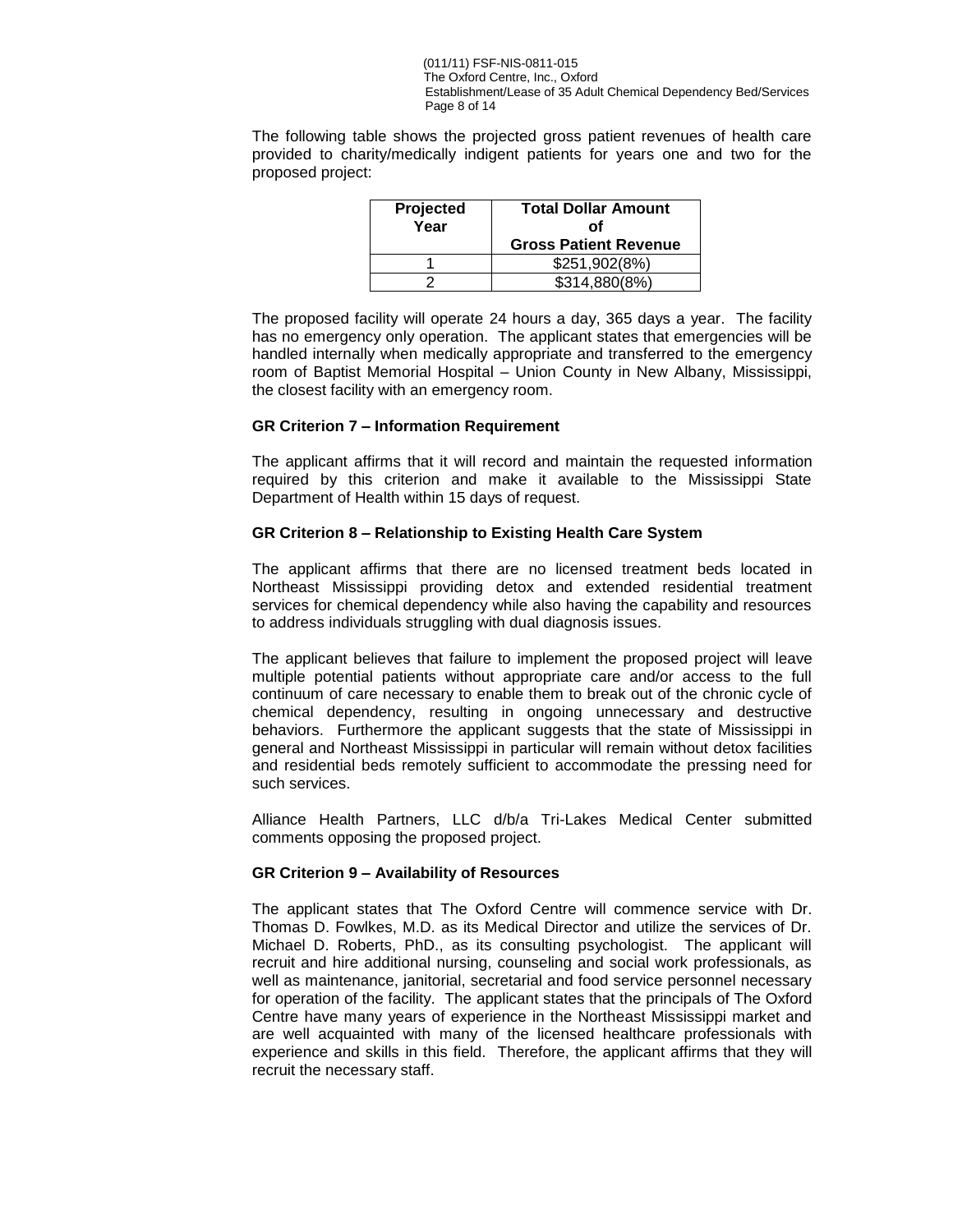### **GR Criterion 10– Relationship to Ancillary or Support Services**

The applicant affirms that all necessary ancillary or support services will be available.

#### **GR Criterion 13– Special Needs and Circumstances**

According to the applicant, The Oxford Centre requires no special needs or circumstances which need to be addressed relative to any patients not residing in the service area.

### **GR Criterion 14 – Construction Project**

The Oxford Centre affirms that the proposed project will require no new construction.

### **GR Criterion 16– Quality of Care**

The applicant states that The Oxford Centre presently holds no accreditation or certification. Conversely, it expects to be certified by the Commission on the Accreditation of rehabilitative Facilities ("CARF') upon completion of the proposed project.

# **IV. FINANCIAL FEASIBILITY**

### **A. Capital Expenditure Summary**

|    | <b>Item</b>                               | Cost          |        | <b>Percentage of Total</b> |
|----|-------------------------------------------|---------------|--------|----------------------------|
| a. | <b>Construction Cost - New</b>            | \$            | O      | 0%                         |
| b. | <b>Construction Cost - Renovation</b>     | \$            | 0      | 0%                         |
| c. | Capital Improvements                      | \$            | 0      | 0%                         |
| d. | <b>Total Fixed Equipment Cost</b>         | \$            | ი      | 1.62%                      |
| е. | <b>Total Non-Fixed Equipment Cost</b>     | \$            | 15,000 | 0%                         |
|    | <b>Land Cost</b>                          | \$640,000     |        | 69.26%                     |
| g. | <b>Site Preparation Cost</b>              |               | O      | 0%                         |
| h. | Fees (Architectural, Consulting, etc.)    | \$            | 0      | 0%                         |
|    | Fees (Legal & Accounting)                 | 27,000<br>\$. |        | 2.92%                      |
|    | <b>Contingency Reserve</b>                | \$50,000      |        | 5.41%                      |
| k. | <b>Capitalized Interest</b>               | \$192,000     |        | 20.78%                     |
|    | Other (Bonds)                             |               |        | 0%                         |
|    | <b>Total Proposed Capital Expenditure</b> | \$924,000     |        | 100 %                      |

The above expenditure represents the total cost of the proposed project which includes both land and building purchase cost.

The Oxford Centre, Inc., Oxford affirms that the proposed project will establish a free standing new institutional health service but without requiring the licensing of new beds. The applicant states that the proposed project will not require any construction. The applicant intends to lease the proposed facility from River Road Management LLC. The applicant asserts that its portion of the capital expenditure is \$166,140, which includes the following: non-fixed equipment (\$15,000), legal and accounting fees (\$27,000), contingency reserves (\$50,000) and capitalized interest (\$74,140).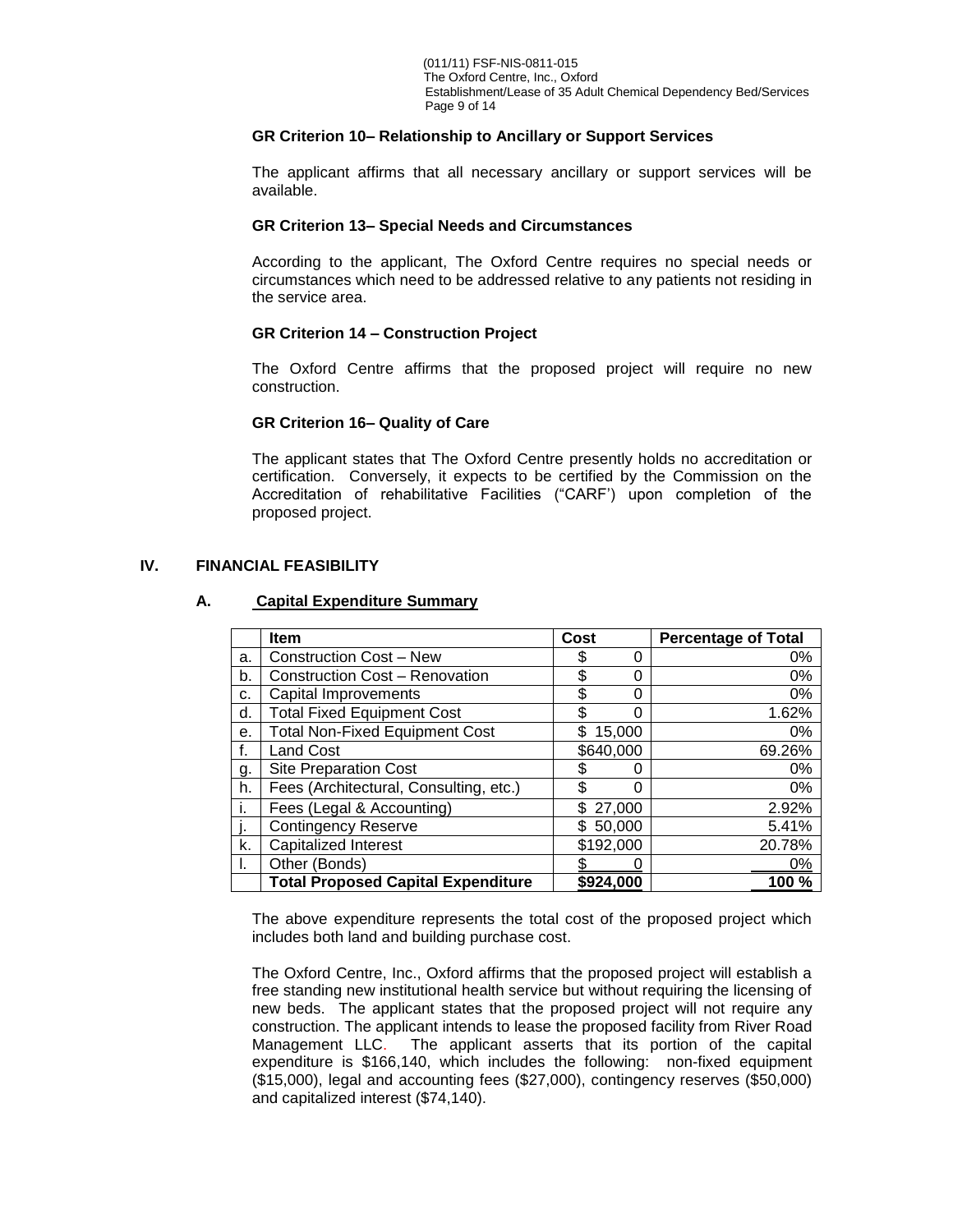(011/11) FSF-NIS-0811-015 The Oxford Centre, Inc., Oxford Establishment/Lease of 35 Adult Chemical Dependency Bed/Services Page 10 of 14

The proposed 26-bed facility consists of the following: a lodge - 14,000 sq ft; 2 patient cottages - 2200 sq ft each = 4400 sq ft; 1 detox unit  $-$  2000 sq feet; and 1 exercise facility – 2400 sq ft. The applicant states that the whole property is located on approximately 110 acres. Furthermore, the applicant plans to lease up to 35 existing licensed CDU beds from Mississippi Baptist Medical Center (MBMC). However, the applicant indicates in the application that the facility can house only 26 beds and no capital expenditure is allocated to expand up to 35 beds.

# **B. Method of Financing**

The applicant intends to finance the proposed project through a loan agreement in the amount of \$166,140 for a term of 11 years at 8% interest from Mrs. Ruth Stingler (loan agent).

The application contained a Letter of Commitment from Mrs. Ruth Stingler attesting to finance the operating capital.

# **C. Effect on Operating Cost**

The applicant's three-year operating statement is included in Attachment 1.

### **D. Cost to Medicaid/Medicare**

The applicant projects the following:

| <b>Patient Mix by Payor</b> | <b>Utilization Percentage</b> | <b>First Year Revenue</b> |
|-----------------------------|-------------------------------|---------------------------|
| Medicaid                    | 0%                            |                           |
| Medicare                    | 0%                            |                           |
| Commercial                  | 67%                           | \$2,764,960               |
| Self Pay                    | 33%                           | \$1,382,240               |
| Other                       | 0%                            |                           |
| Total                       | 100                           | \$4,147,200               |

## **V. RECOMMENDATIONS OF OTHER AFFECTED AGENCIES**

The Division of Medicaid was provided a copy of this application; however, no written comments were received from the Division.

### **VI. CONCLUSION AND RECOMMENDATION**

This project is in substantial compliance with the criteria and standards for the establishment/lease of adult chemical dependency beds and services as contained in the *FY 2011 Mississippi State Health Plan;* Chapter 8 of the *Mississippi Certificate of Need Review Manual, May 1, 2010,* and all adopted rules, procedures, and plans of the Mississippi State Department of Health.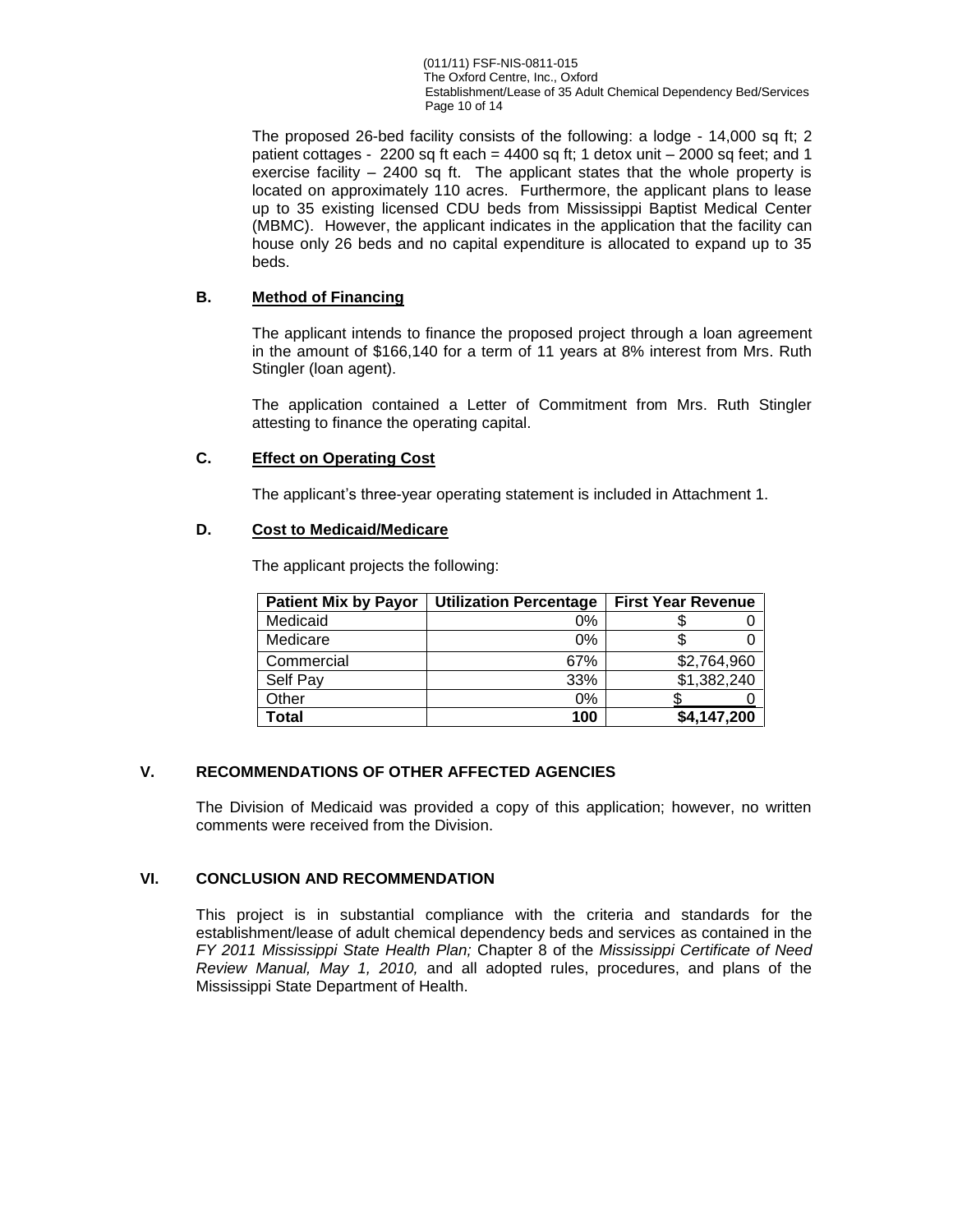(011/11) FSF-NIS-0811-015 The Oxford Centre, Inc., Oxford Establishment/Lease of 35 Adult Chemical Dependency Bed/Services Page 11 of 14

The Division of Health Planning and Resource Development recommends approval of this application submitted by The Oxford Centre, Inc., Oxford for the establishment/lease of adult chemical dependency beds and services in Lafayette County. However, because the facility is limited in space capacity to 26 beds, staff recommends approval of up to 26 adult CDU beds. The certificate is further limited as follows:

- Dual diagnosis or "swing beds" shall not exceed 25% of licensed adult CDU bed capacity:
	- four (4) for 16 licensed adult CDU beds **or**
	- seven (7) for 26 licensed adult CDU beds.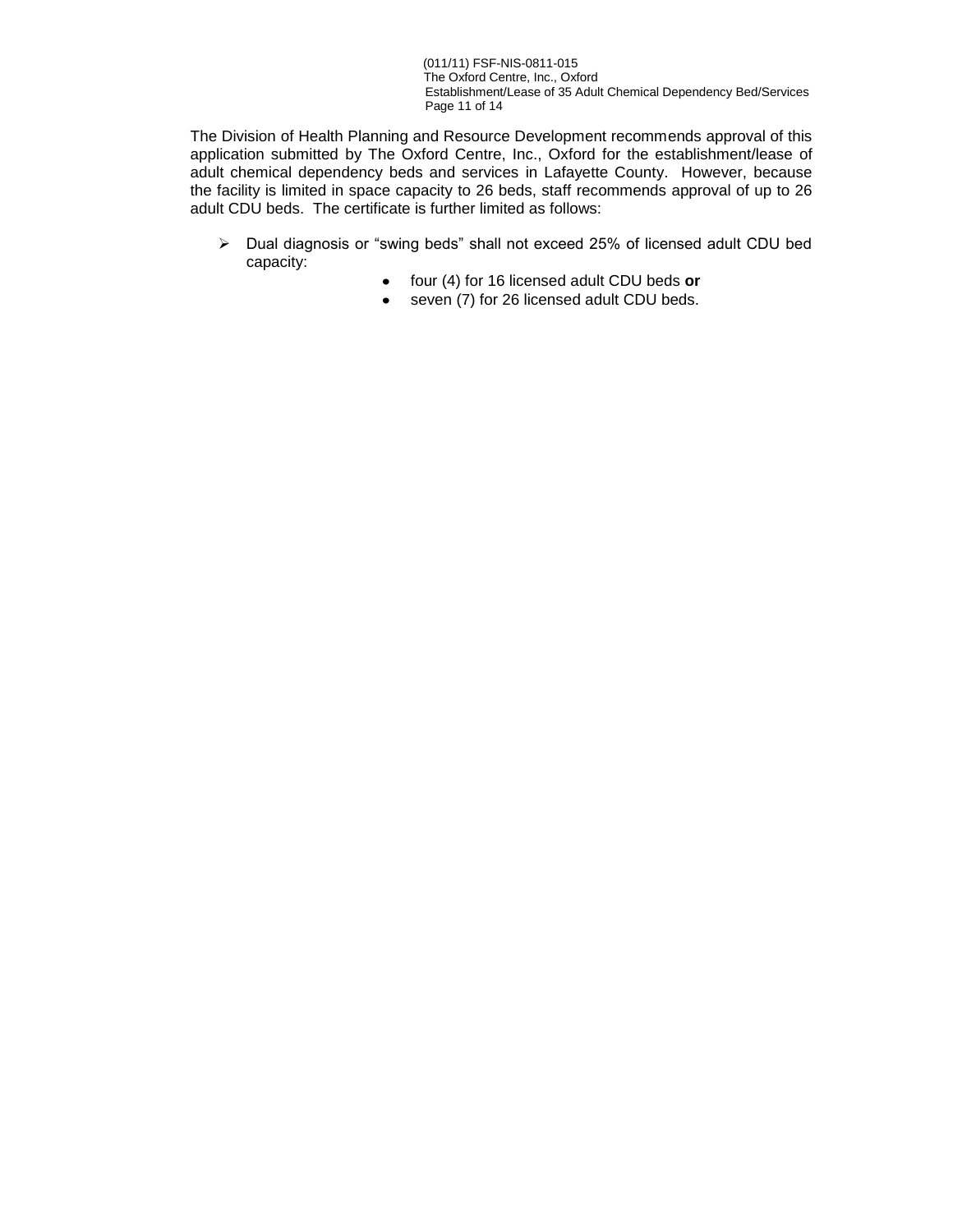#### (011/11) FSF-NIS-0811-015 The Oxford Centre, Inc., Oxford Establishment/Lease of 35 Adult Chemical Dependency Bed/Services Page 12 of 14

# **ATTACHMENT 1**

# **The Oxford Centre, Inc., Oxford Establishment of Adult Chemical Dependency Bed/Services Three-Year Operating Statement**

|                                 | Year 1                          | Year <sub>2</sub> |                   |
|---------------------------------|---------------------------------|-------------------|-------------------|
|                                 |                                 |                   |                   |
| <b>Revenue</b>                  |                                 |                   |                   |
| <b>Inpatient Care Revenue</b>   | \$4,147,200                     | \$5,443,200       | \$6,739,200       |
| <b>Outpatient Revenue</b>       | 142,800                         | 172,800           | 220,800           |
| <b>Gross Patient Revenue</b>    | \$4,290,000                     | \$5,616,000       | \$6,960,000       |
|                                 |                                 |                   |                   |
| Charity                         | \$<br>251,902                   | 314,880<br>\$     | 337,856<br>\$     |
| <b>Deductions from Revenue</b>  | 1,591,680                       | 2,104,820         | 2,617,956         |
| <b>Net Patient Care Revenue</b> | \$2,446,418                     | \$3,196,300       | \$4,004,188       |
|                                 |                                 |                   |                   |
| <b>Total Operating Revenue</b>  | \$2,446,418                     | \$3,196,300       | \$4,004,188       |
|                                 |                                 |                   |                   |
| <b>Operating Expenses</b>       |                                 |                   |                   |
| <b>Salaries</b>                 | \$1,302,000                     | \$1,602,625       | \$1,903,250       |
| <b>Benefits</b>                 | 325,500                         | 406,656           | 475,812           |
| <b>Supplies</b>                 | 97,152                          | 127,512           | 176,660           |
| <b>Services</b>                 | 90,460                          | 90,460            | 98,460            |
| Lease Expenses                  | 177,600                         | 232,350           | 281,625           |
| Depreciation                    | 0                               | 0                 | U                 |
| Interest                        | 34,100                          | 34,100            | 34,100            |
| Other                           | 123,576                         | 138,756           | 153,936           |
| <b>Total Operating Expenses</b> | \$2,150,388                     | \$2,632,459       | \$3,123,843       |
|                                 |                                 |                   |                   |
| <b>Net Operating Income</b>     | \$<br>296,030                   | \$<br>563,841     | \$<br>880,345     |
|                                 |                                 |                   |                   |
|                                 | Proposed                        | <b>Proposed</b>   | Proposed          |
|                                 | Year 1                          | Year <sub>2</sub> | Year <sub>3</sub> |
| Inpatient days                  | 4,416                           | 5,796             | 7,176             |
| <b>Outpatient days</b>          | 1,680                           | 1,920             | 2,400             |
| Charge per inpatient day        | \$<br>939                       | \$<br>939         | \$<br>939         |
| Charge per outpatient day       | \$<br>85                        | \$<br>90          | \$<br>92          |
| Cost per inpatient day          | $\overline{\mathcal{S}}$<br>487 | \$<br>454         | \$<br>435         |
| Cost per outpatient day         | \$1,280                         | \$1,371           | \$1,302           |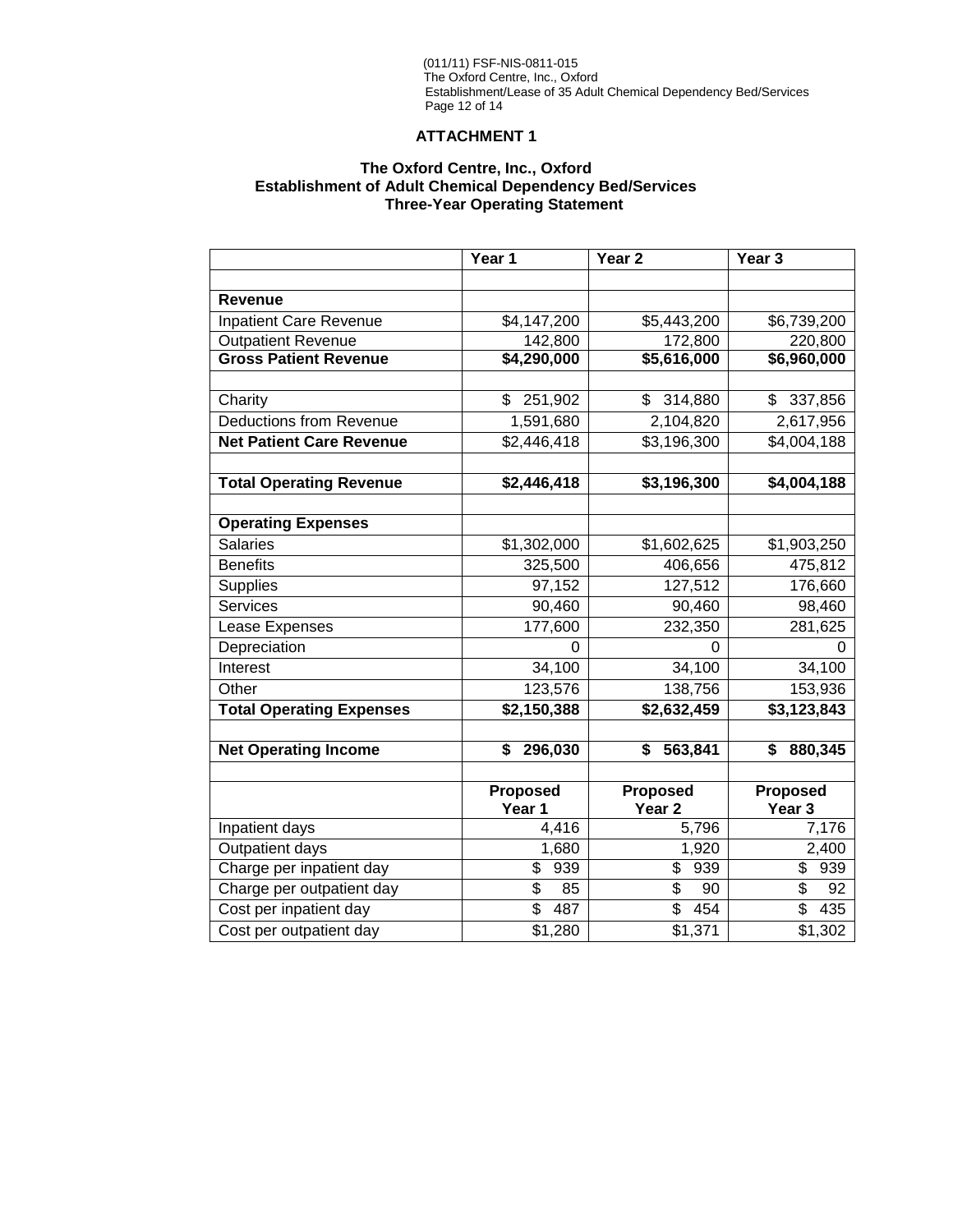#### (011/11) FSF-NIS-0811-015 The Oxford Centre, Inc., Oxford Establishment/Lease of 35 Adult Chemical Dependency Bed/Services Page 13 of 14

### **ATTACHMENT 2 Adult Chemical Dependency Unit Bed Utilization**  *FY 2009*

| <b>Facility</b>                                        | County       | Licensed/CON/<br><b>Abeyance Beds</b> |    | Inpatient<br><b>Days</b> | <b>Occupancy</b><br><b>Rate (%)</b> | <b>ALOS</b> |
|--------------------------------------------------------|--------------|---------------------------------------|----|--------------------------|-------------------------------------|-------------|
|                                                        |              |                                       |    |                          |                                     |             |
| <b>Alliance Health Center</b>                          | Lauderdale   | 8                                     |    | 5.76                     | 69.55                               | 5.78        |
| Baptist Memorial Hospital -<br>Golden Triangle         | Lowndes      | 21                                    |    | 1.74                     | 8.30                                | 3.92        |
| <b>Behavioral</b><br><b>Brentwood</b><br>Health Care * | Rankin       |                                       | 4a |                          |                                     |             |
| Medical<br>Delta<br>Regional<br>Center                 | Washington   | $\overline{7}$                        |    | 3.50                     | 50.06                               | 4.80        |
| Forrest General Hospital**                             | Forrest      | 32                                    |    | 10.93                    | 34.16                               | 4.45        |
| Mississippi Baptist Medical<br>Center*                 | <b>Hinds</b> | 77                                    |    | 1.64                     | 2.13                                | 4.39        |
| North Mississippi Medical<br>Center                    | Lee          | 33                                    |    | 4.24                     | 12.84                               | 3.43        |
| Behavioral<br>Parkwood<br><b>Health System</b>         | DeSoto       | 14                                    |    | 8.00                     | 57.16                               | 6.85        |
| Health<br>River<br>Region<br>System                    | Warren       | 28                                    |    | 14.38                    | 51.35                               | 9.53        |
| Regional<br>South<br>Central<br><b>Medical Center</b>  | Jones        | 10                                    |    | 5.30                     | 53.01                               | 4.93        |
| St. Dominic Hospital                                   | Hinds        | 35                                    |    | 5.27                     | 15.06                               | 3.76        |
| Tri-Lakes Medical Center*                              | Panola       | 23                                    |    | 10.62                    | 46.19                               | 6.93        |
| <b>Total Adolescent</b><br><b>Psychiatric Beds</b>     |              | 288                                   | 4a | 71.20                    | 24.72                               | 5.45        |

Sources: Applications for Renewal of Hospital License for Calendar Year 2010 and FY 2009 Annual Hospital Report; Division of Health Planning and Resource Development.

\*Brentwood Behavioral Healthcare of Rankin County will lease four beds from Mississippi Baptist Medical Center. Miss Baptist Medical Center's licensed bed count will decrease from 77 to 73. Tri-Lakes Medical Center leases 23 beds from Mississippi Baptist Medical Center.

\*\* Forrest General Hospital received a CON to convert 24 adult CDU beds to adult psychiatric beds April 2010.

a = CON approved beds